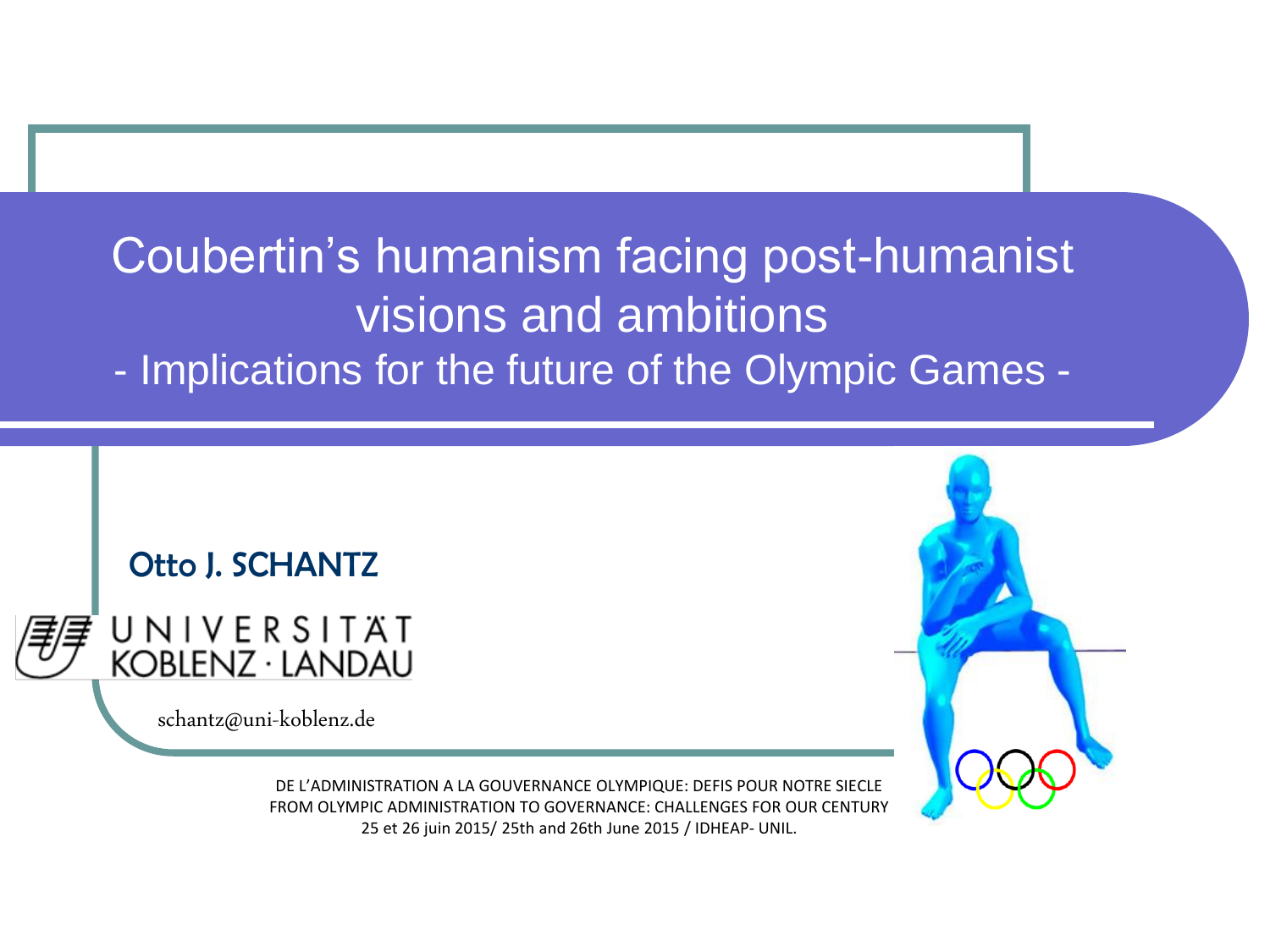#### Administration - Governance

#### Governance

 Κυβερνάω Steer, guide, direct, govern,

#### • Need of Objectives, Visions

- Short- (Agenda 2020)
- Mid-, and long-term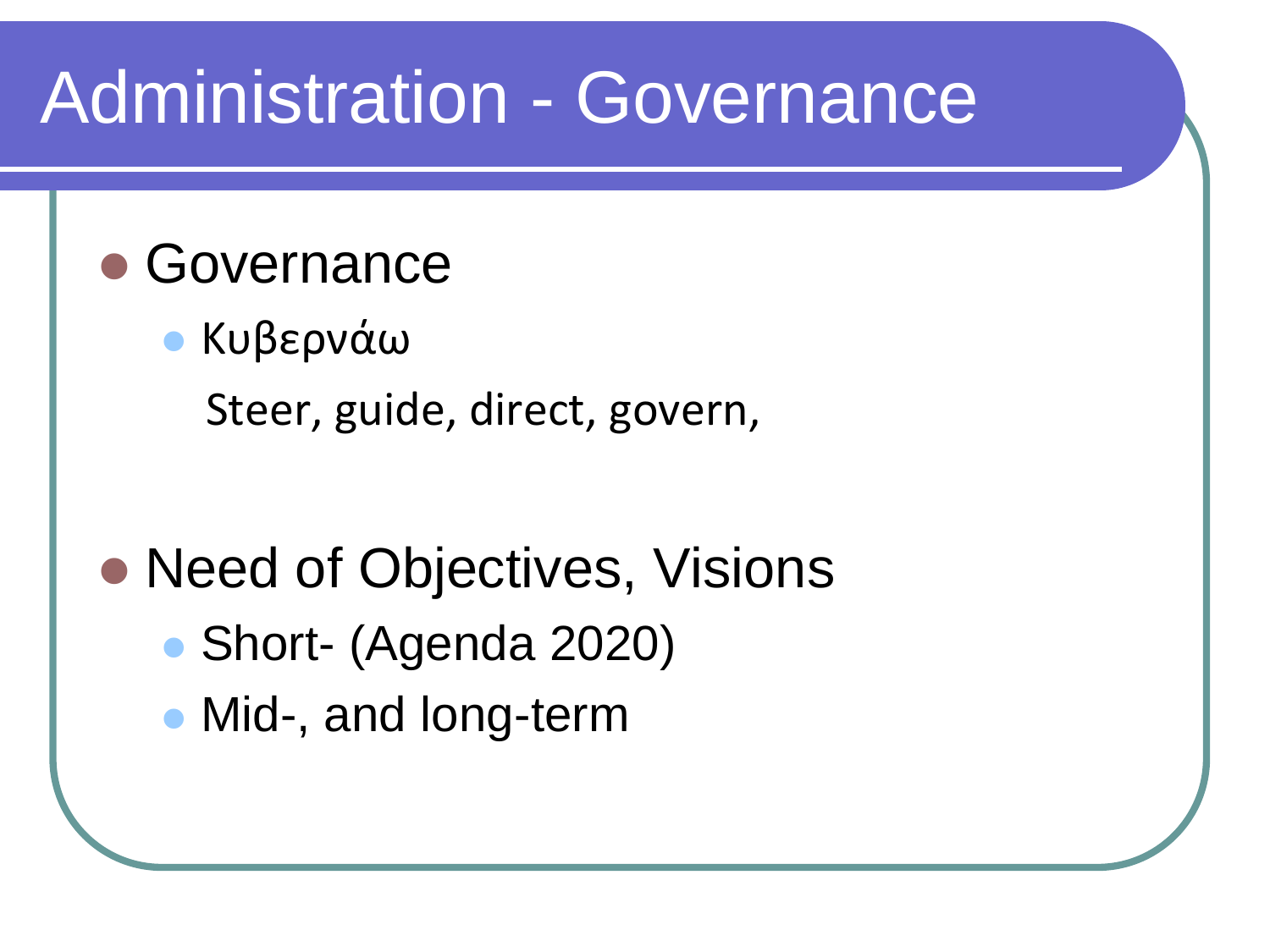#### Towards Post-humanism?

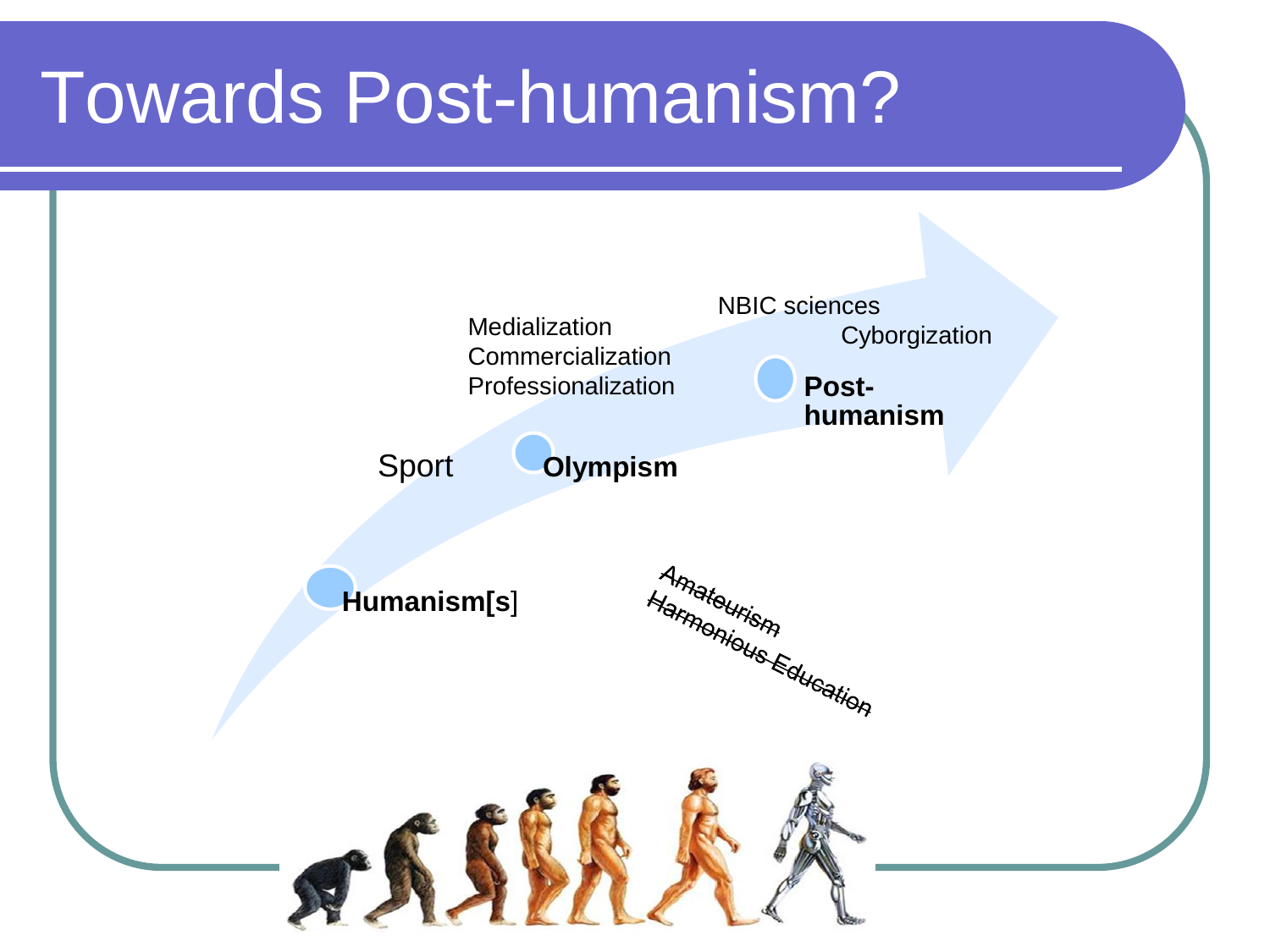# **Olympism**

- "Attitude de vie" (Coubertin)
- "Protophilosophy"
- "Process philosophy" (da Costa 2006; cf. Hegel; Whitehead )
- "empty form" (MacAloon 1995; 1996)
- "concept valise" (baggage concept)
- "Concept conceptions" (Rawls 1999; Hart 1994)
- "Interpretationskonstrukt" (construct open to interpretation; Lenk 1978)

vagueness  $\longrightarrow$  Success of the Olympic movement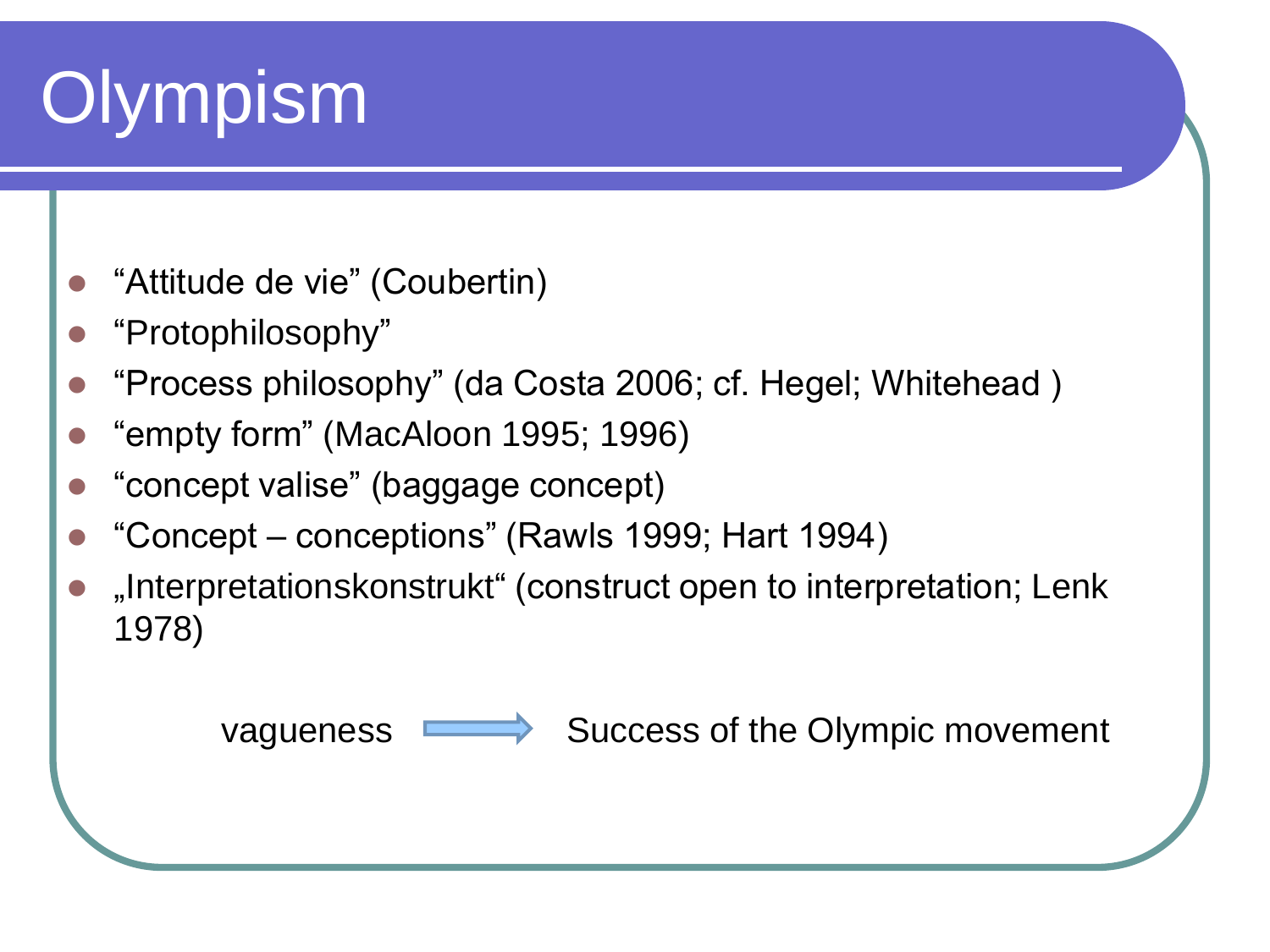# Contours / principles of Coubertin's Olympism

- Harmonious education
- Sport as a tool
- Adapted to the needs of the time
- Humanist ideas (existentialist)
- Seeking the improvement of humankind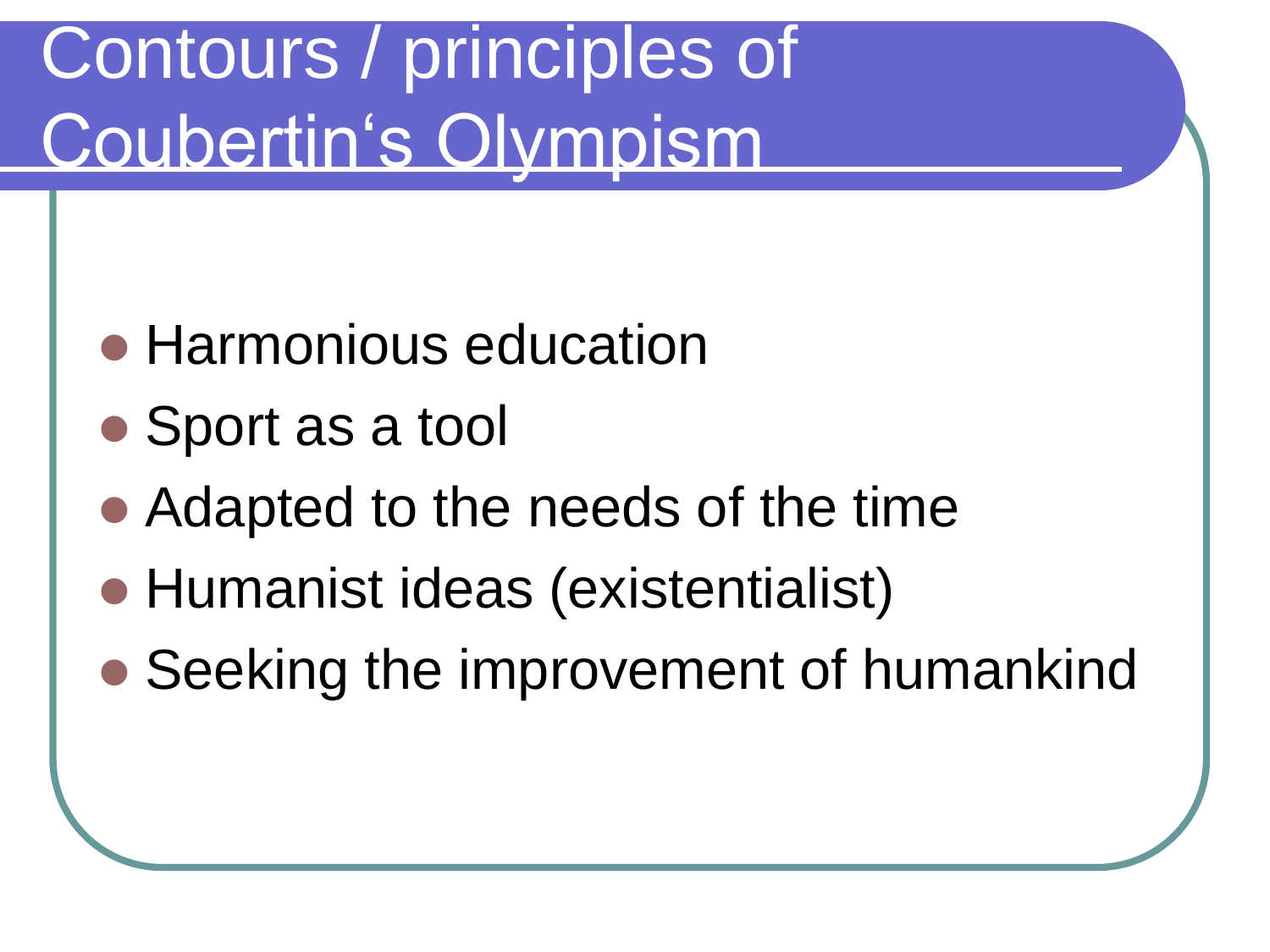# Types of humanism

- 1. Humanism "takes man as an end and as the supreme value" (Sartre 2007 [1945],p. 51).
- 2. H. "never consider man as an end, because man is constantly in the making" (p. 52). "constantly seeking a goal outside of himself in the form of liberation, or of some special achievement, that man will realize himself as truly human" (p. 53).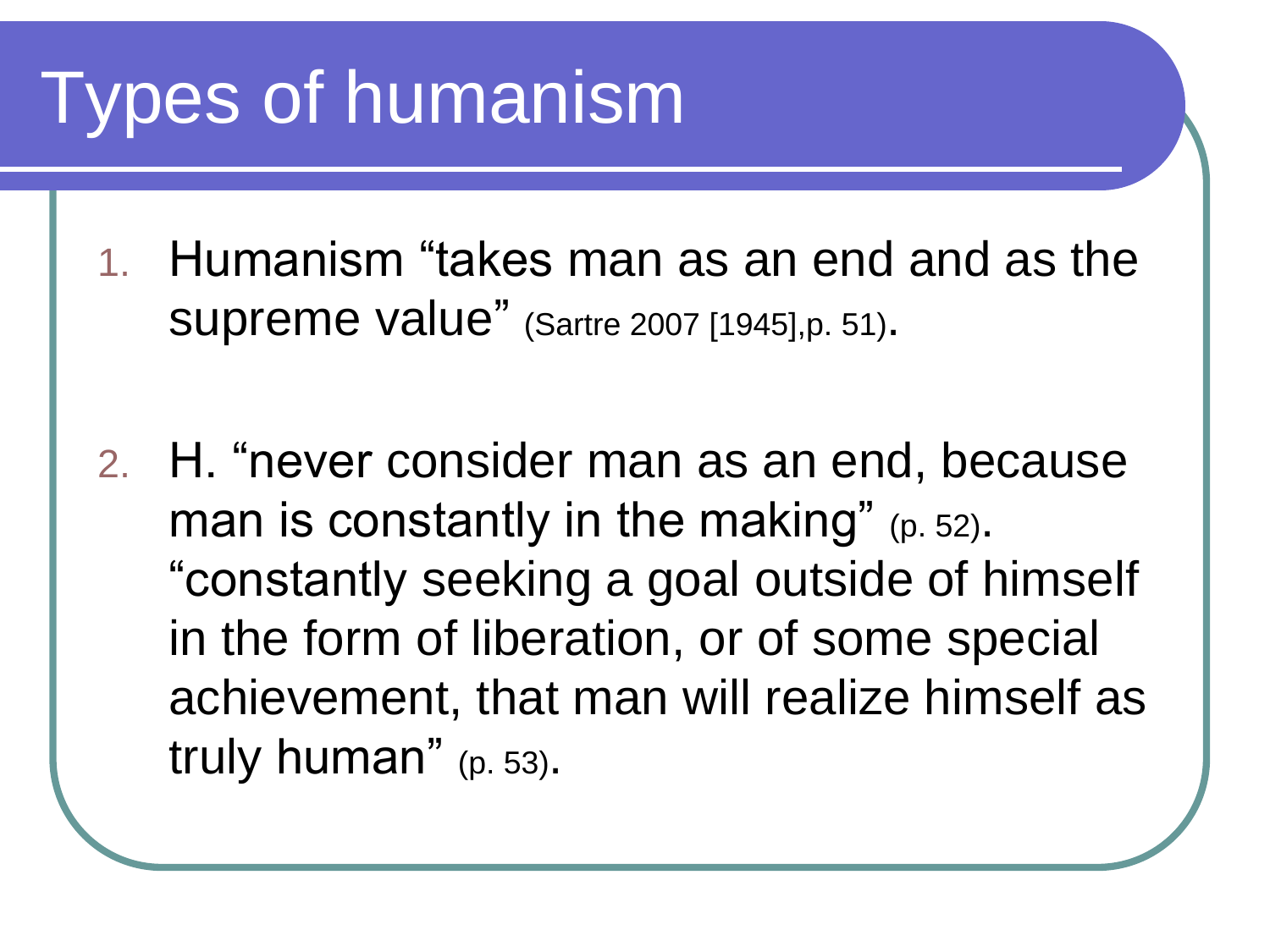### Eternal progress



- "O quam contempta res est homo, nisi supra humana se erexerit"(Seneca)
- Quatrocento humanism
- Pico della Mirandola; Marsilio Ficino etc.
- Enlightenment
- Modernity

CITUS – ALTIUS – FORTIUS **Elevation, improvement of the human being**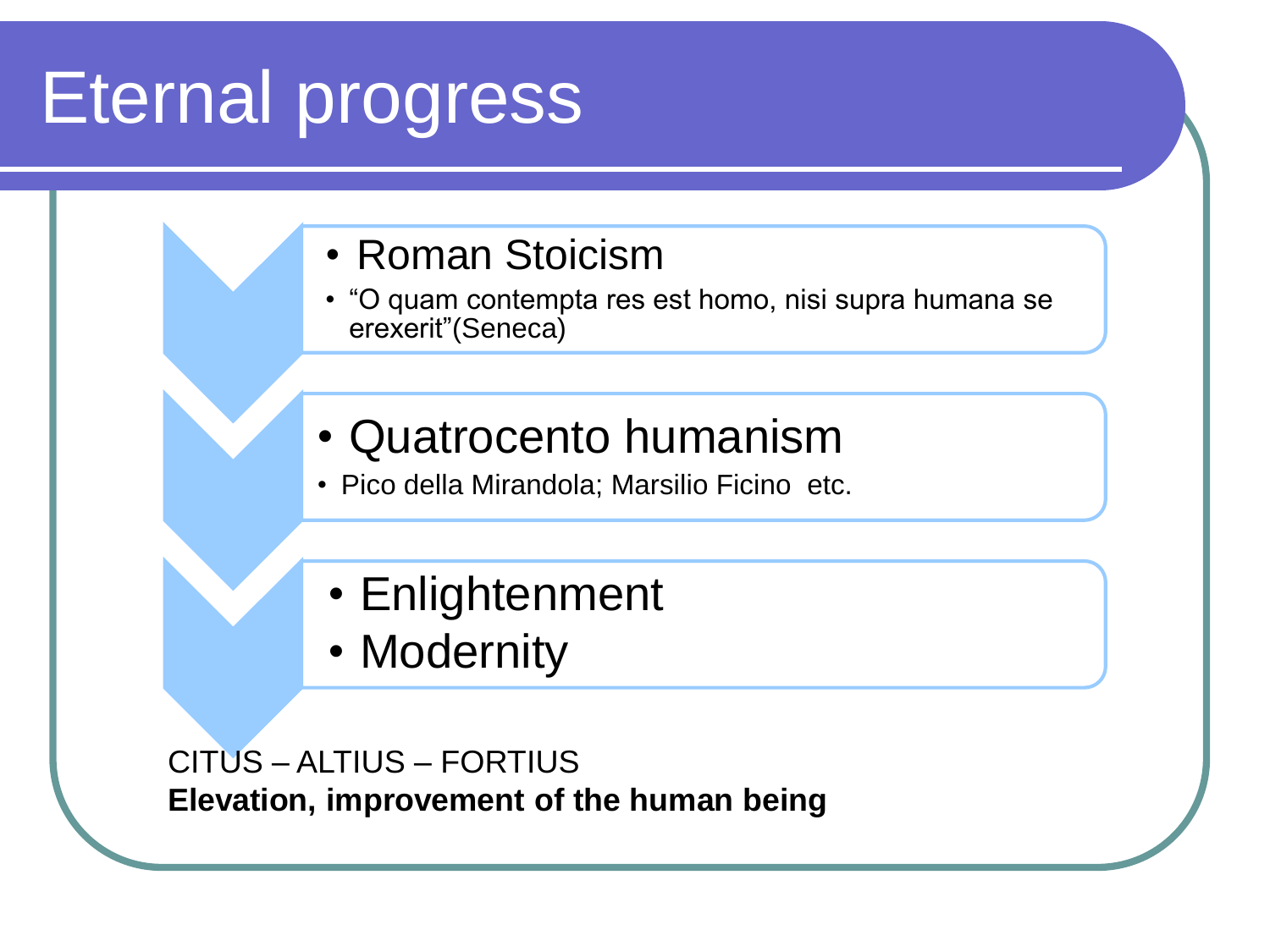### Improvement of humanity in Coubertin's times

#### **• Education**

- exercise, training,
- personal effort
- **Hygiene**
- **Eugenics, Biopolitics** 
	- **Eugenic functions of sport and hygiene**
	- **Lamarckian perspective of the evolution** (transmission of physical capacities acquired by sport and hygiene to future generations)

Use of drugs was rather hazardous and uncertain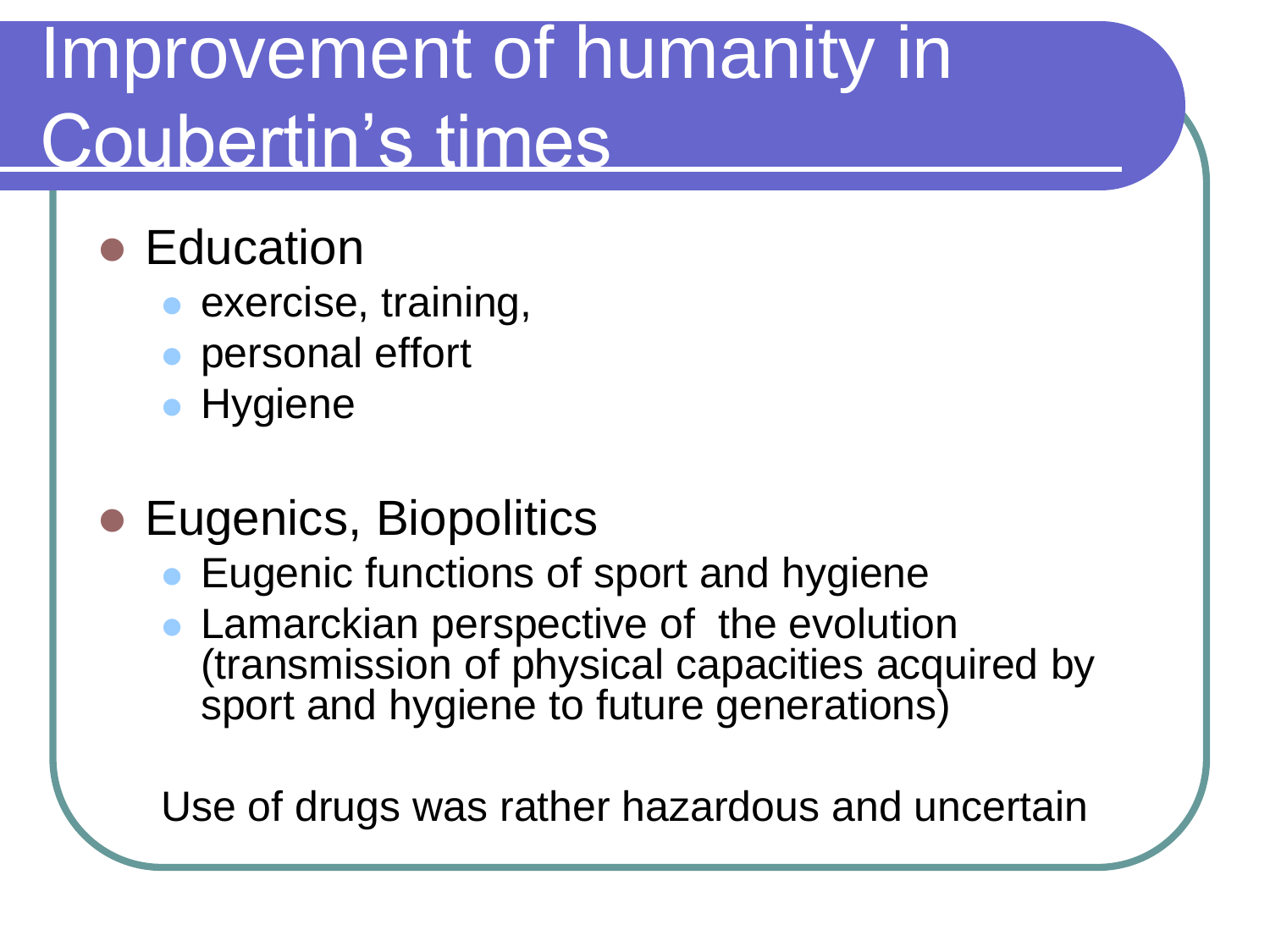#### Post-humanism I

#### We have entered an era in that biotechnology will change our world more than any past technological revolution.

(cf. Rifkin, 1998)

 On the way towards posthumanism

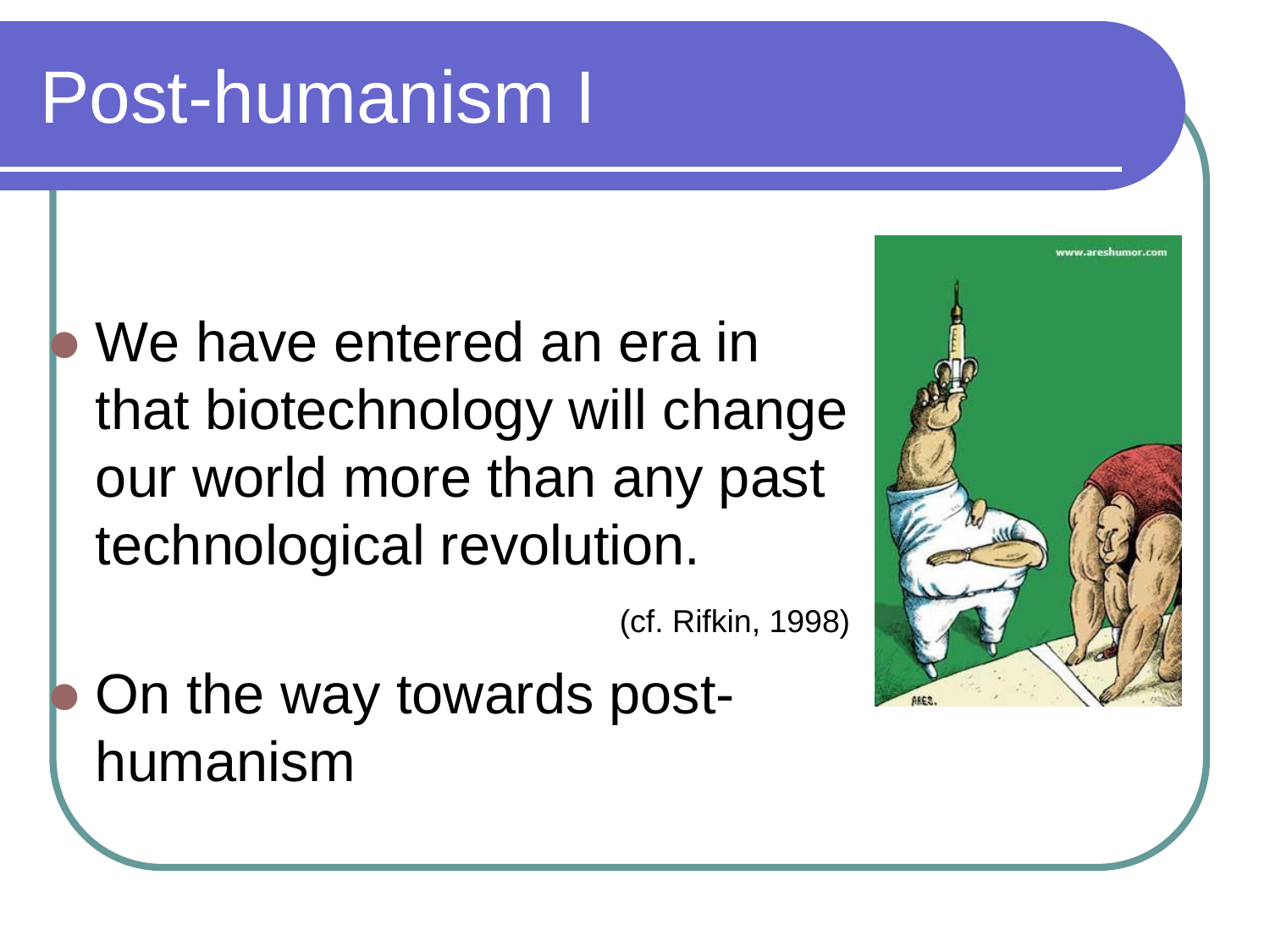#### Post-human - definition

- A post-human is "a being that has at least one posthuman capacity."
- A post-human capacity is "a general central capacity greatly exceeding the maximum attainable by any current human being without recourse to new technological means" (Bostrom 2008, p. 107).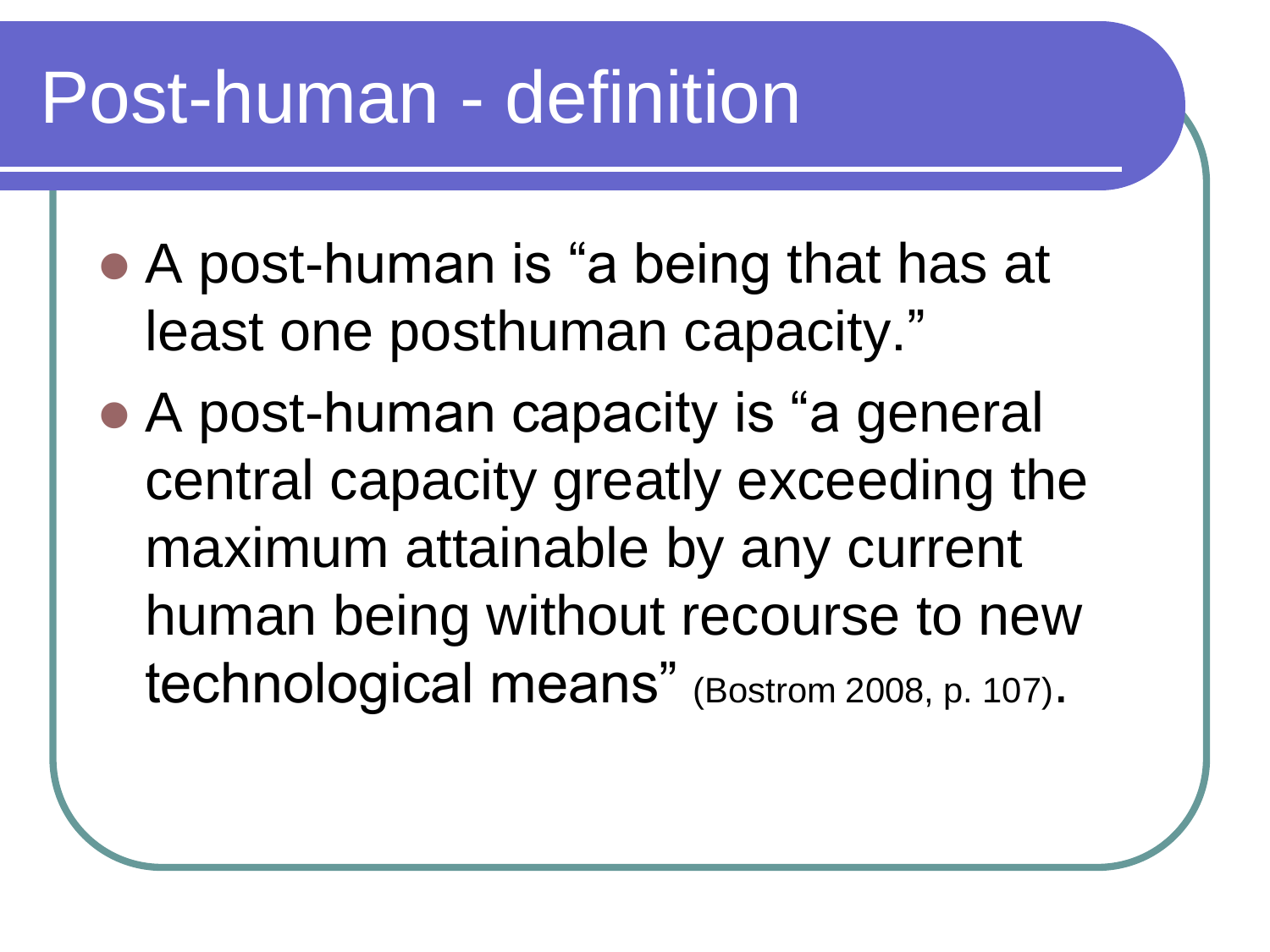# Inevitability of post-human enhancement in sports

Convergence of NBIC technologies Growing acceptance of enhancement

Logic of sport: Citius altius fortius Totalization of sport (Heinilä 1982)

Financial interests, economical stakes nationalism/national pride

**-human enhancement**enhancemen **Post**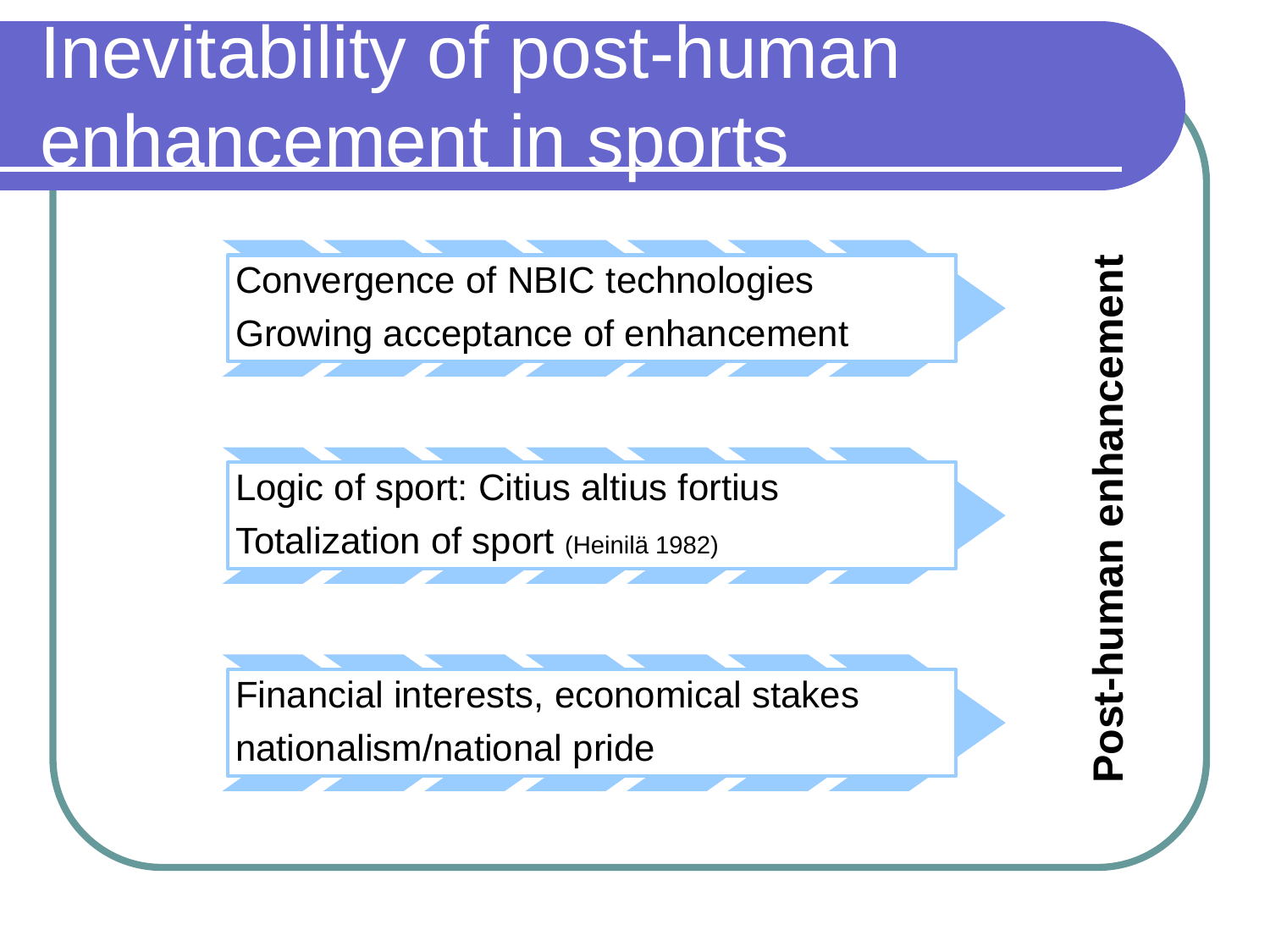# Existing technologies

#### **Reproduction**

- Embryo selection by preimplantation (genetic diagnosis)
- In vitro generated gametes
- Cytoplasmic transfer

#### **Physical enhancement:**

- doping and performance-enhancing drugs
- surgery, laser
- Prosthetics, exoskeletons
- implants (e.g. pacemaker, magnetic implants), organ replacement

#### **Intellectual enhancement**

- Nootropics, drugs, neurostimulation devices, supplements, nutraceuticals, and functional foods
- Computers, cell phones, Internet, technological devices that enhance the human condition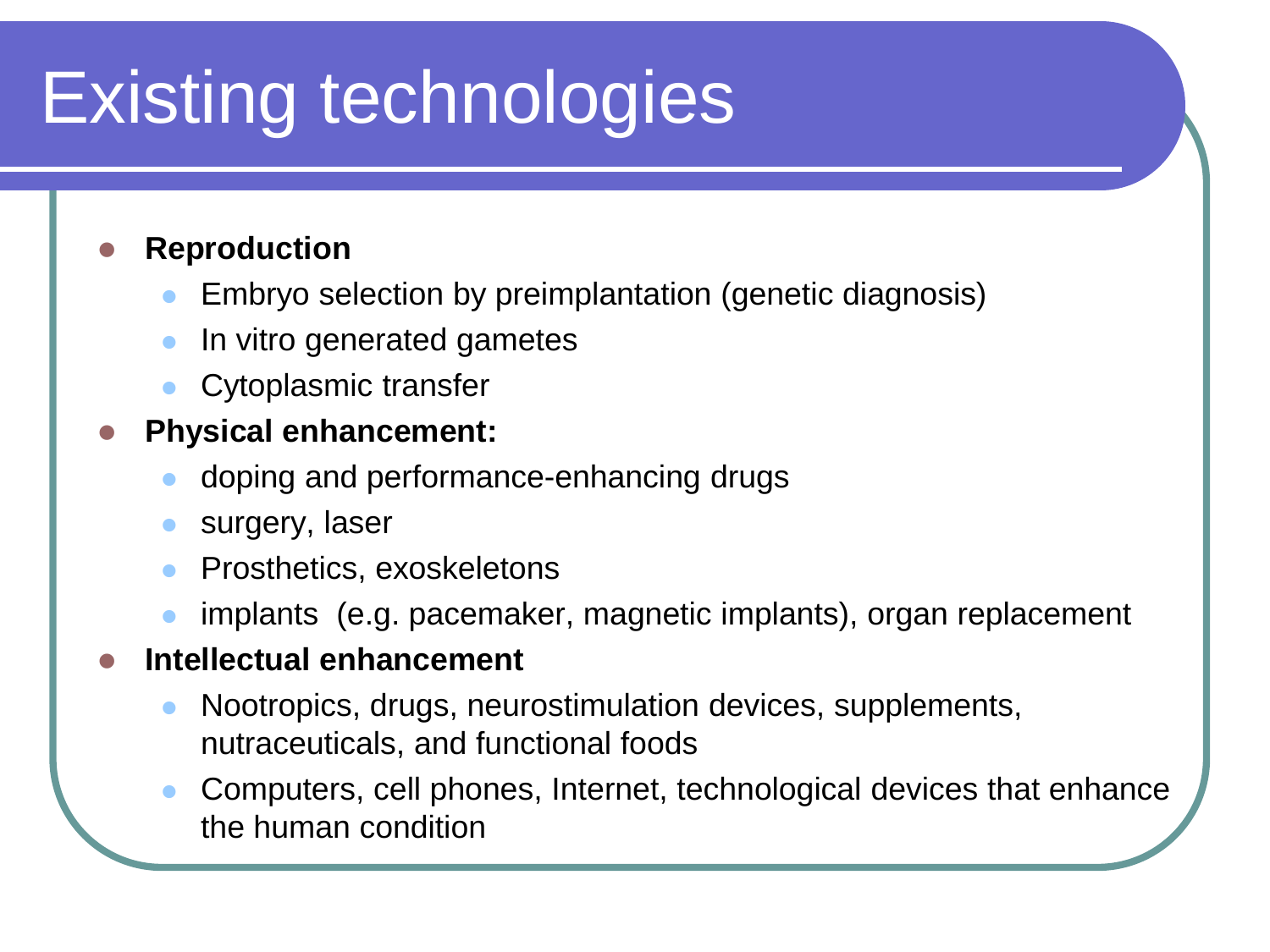# Emerging enhancement technologies

- Human genetic engineering
- Neural implants
- **Nanomedicine**
- Brain–computer interface
- **Neurotechnologies**
- **Cyberware** 
	- Gene therapy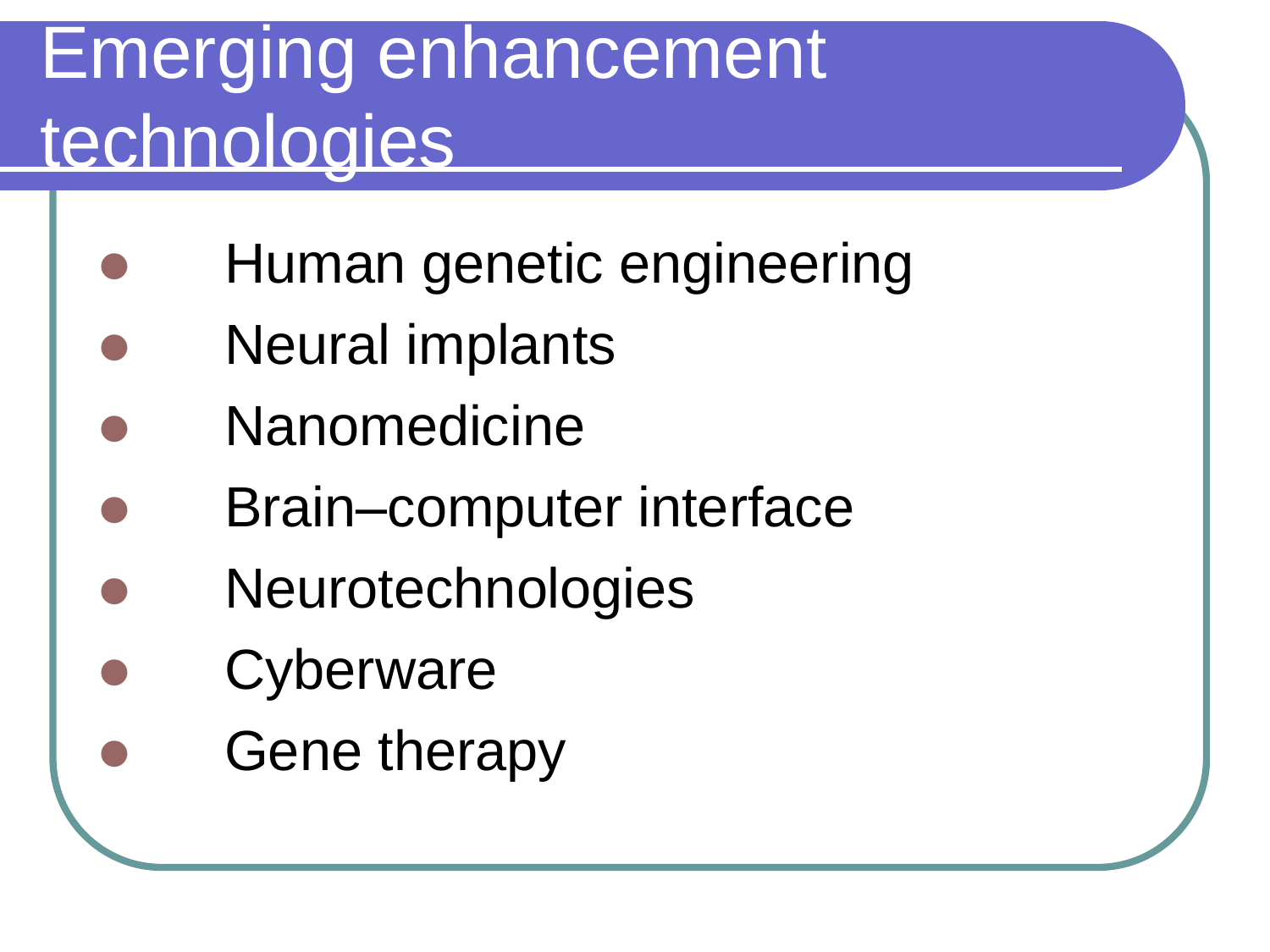# Signs of change



French documentary alleges that micro-doping can beat ABP May 5, 2015 | Andy Brown

#### 16 May 2015. Markus Rehm jumped 8.29 m



NATURE | NEWS 22 April 2015 Chinese scientists genetically modify human embryos Rumours of germline modification prove true and look set to reignite an ethical debate.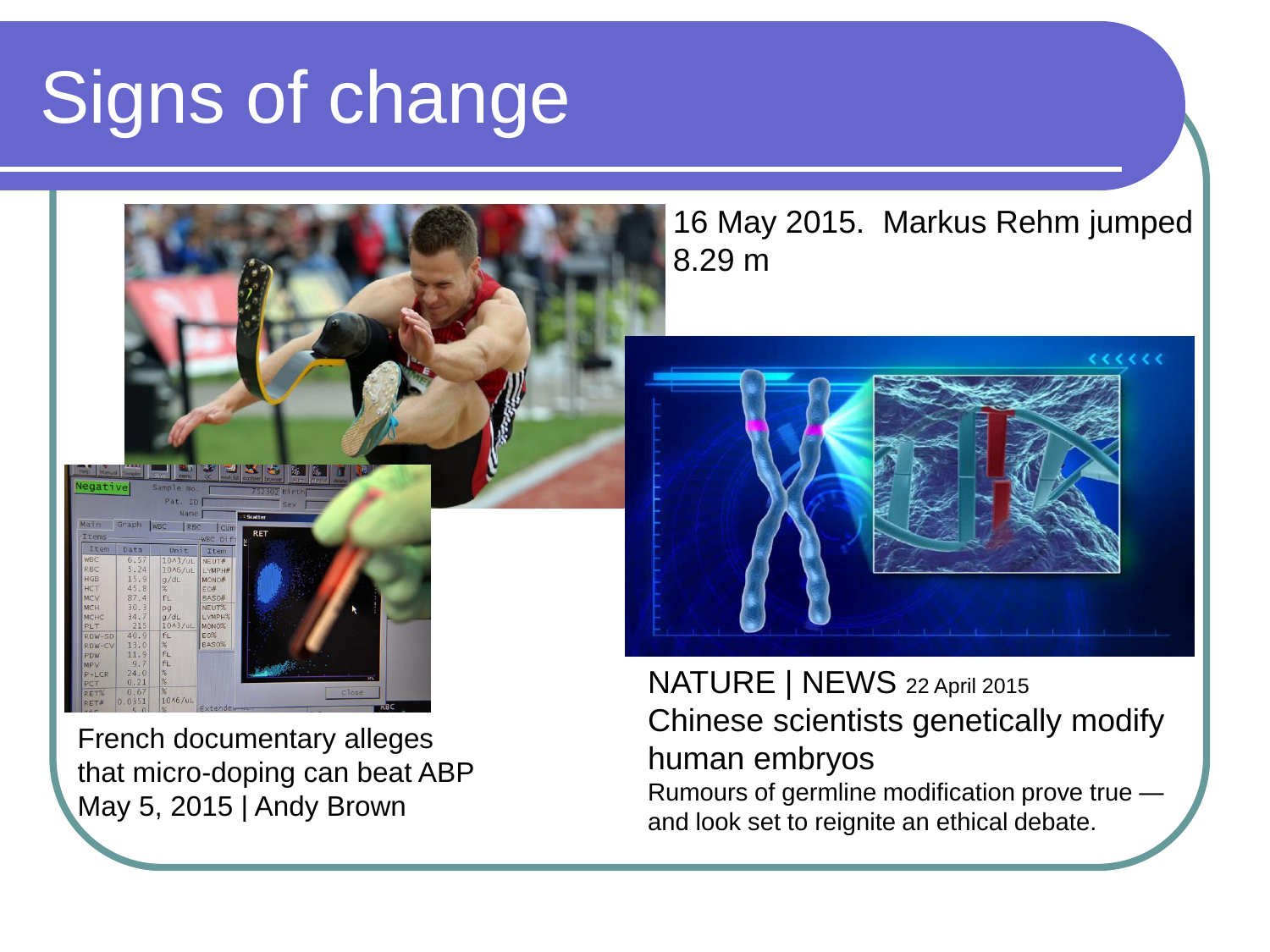### Doping control as moral *raison d'être*

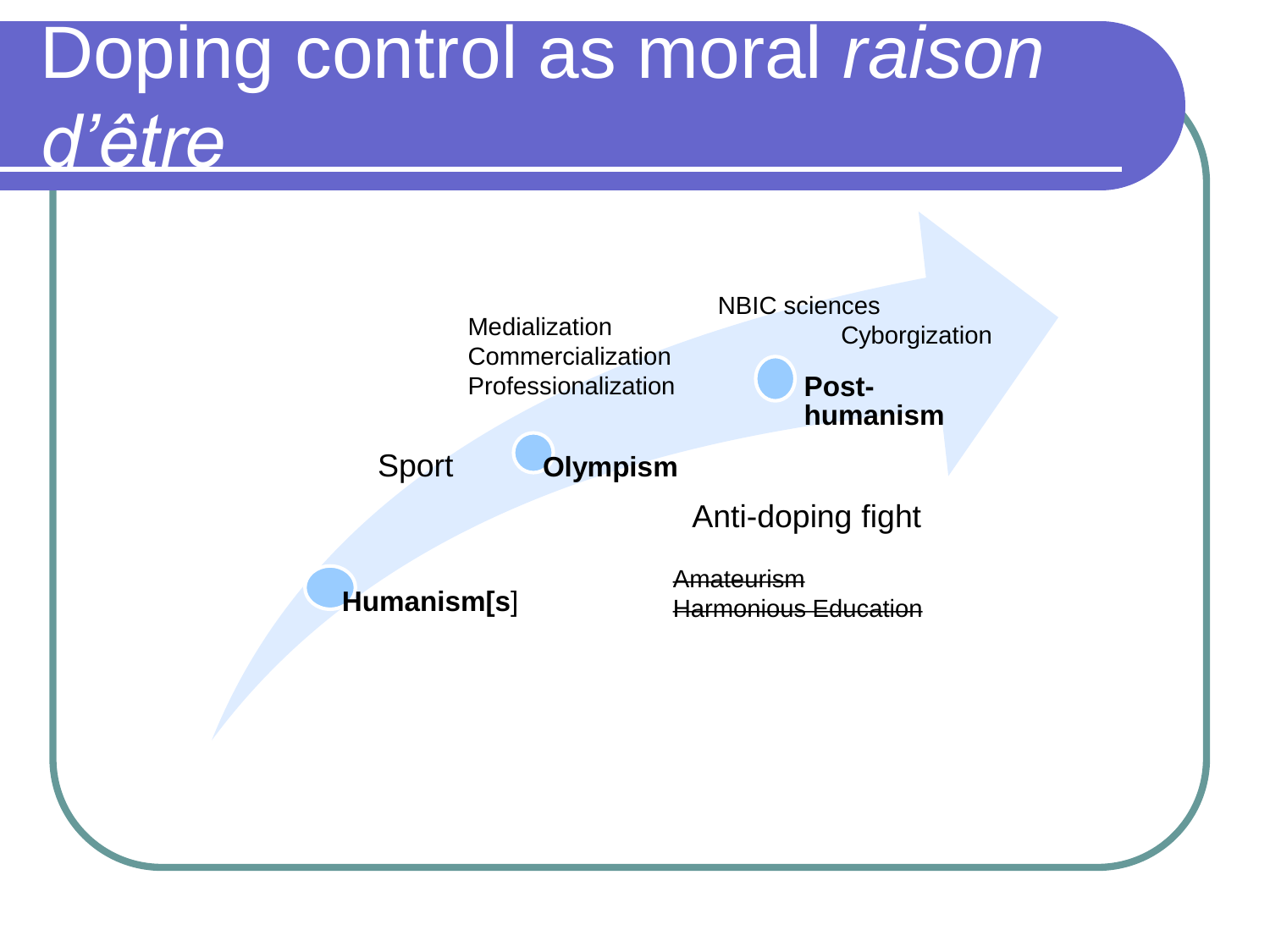### Future of doping control in sport

- Manifold possibilities to enhance sport performances
- Growing public acceptance of enhancement

- Control is going to be impossible
	- **Invasion of privacy**
	- Exploding costs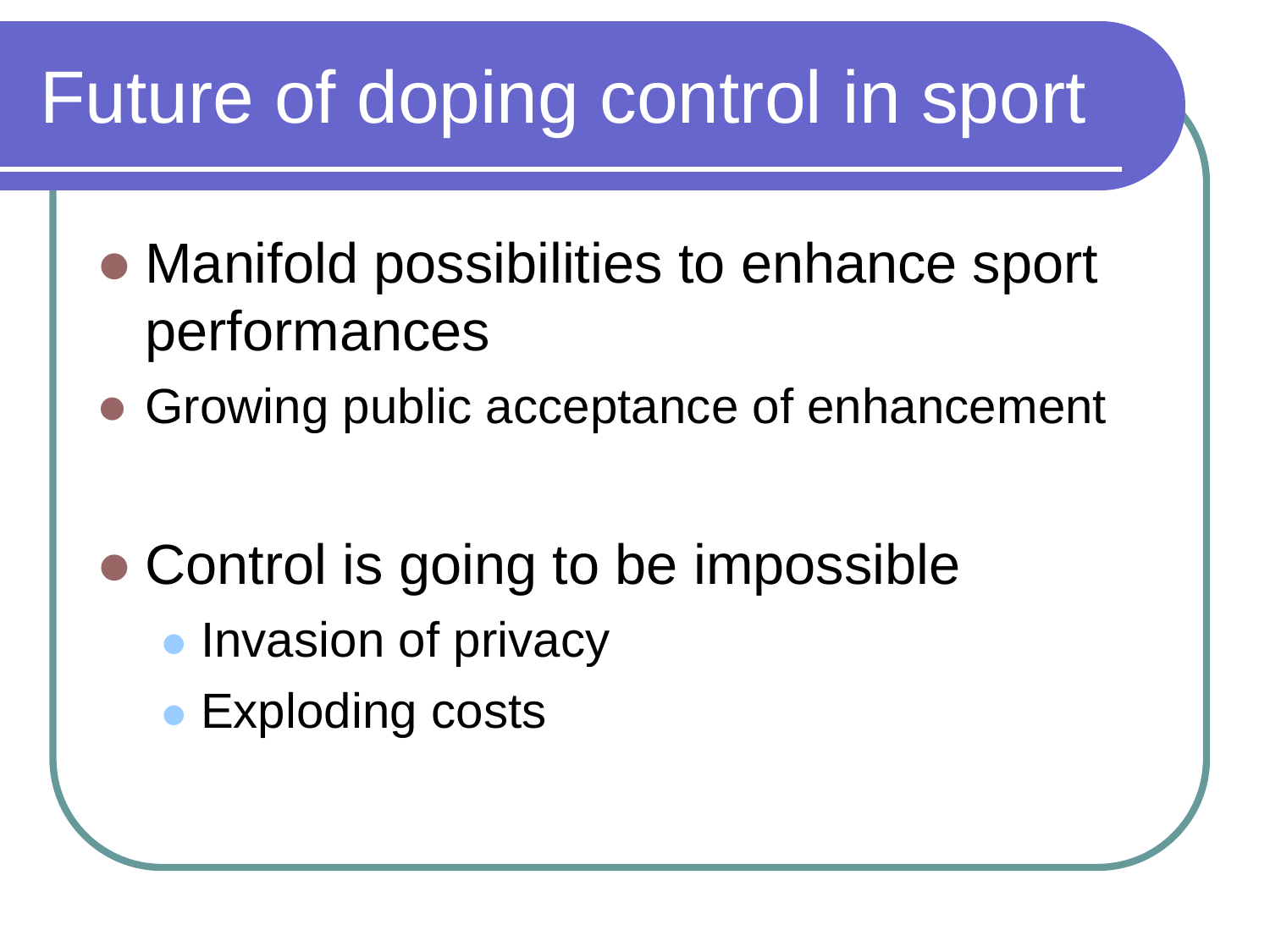#### Human – post-human

The boundaries between

- human trans-/post-human
- therapy enhancement
- natural artificial

are fuzzy and contingent (time, culture)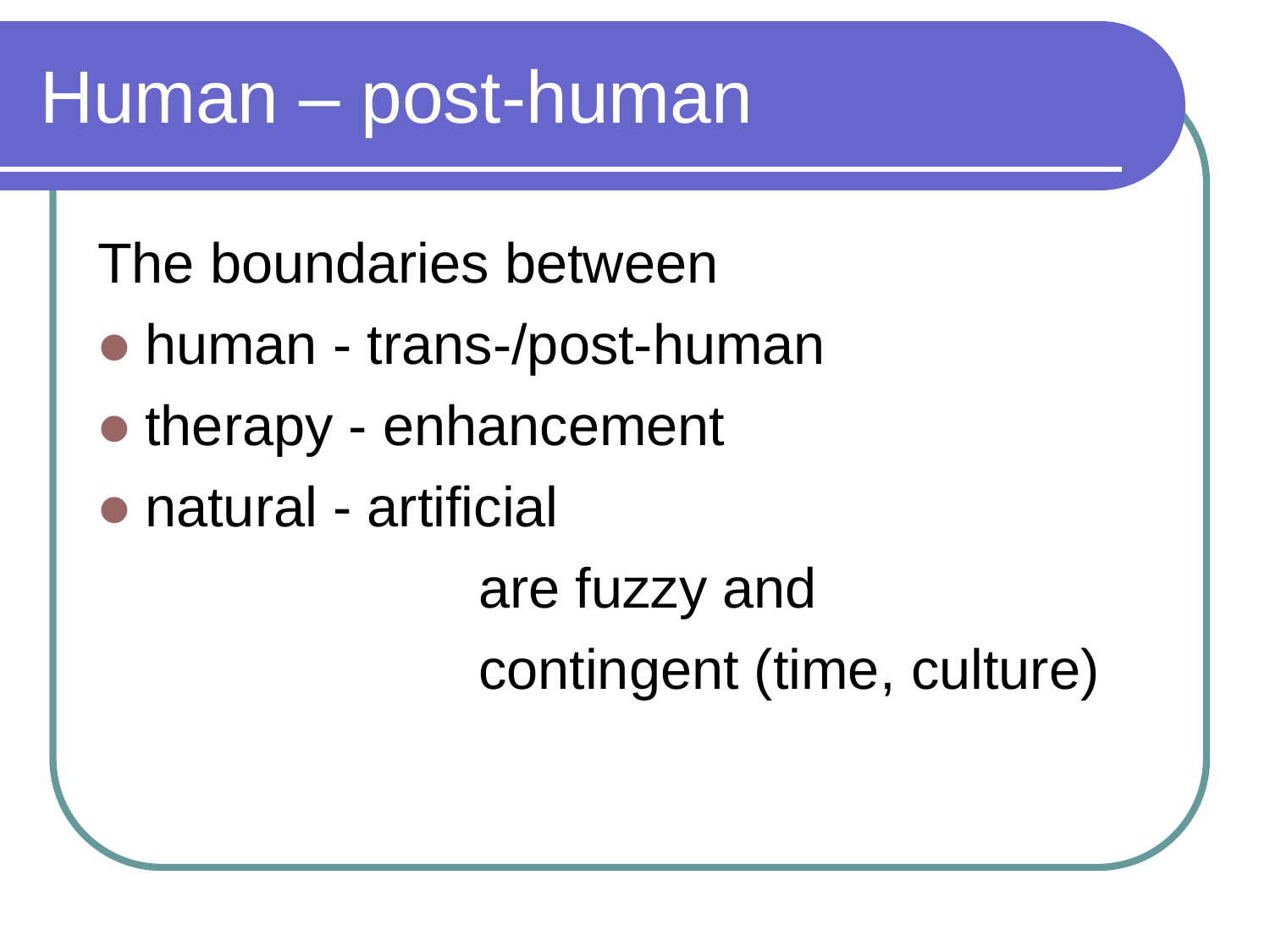#### Future of sport

Risks of the enhancement race:

- Personality Autonomy
	- Alienated cyborgs
- Social Justice
	- Widening gap between poor and rich countries
- Social cohesion
	- Widening gap between
		- Average citizen and Olympian
		- Sport for all and elite sport
- Human nature?

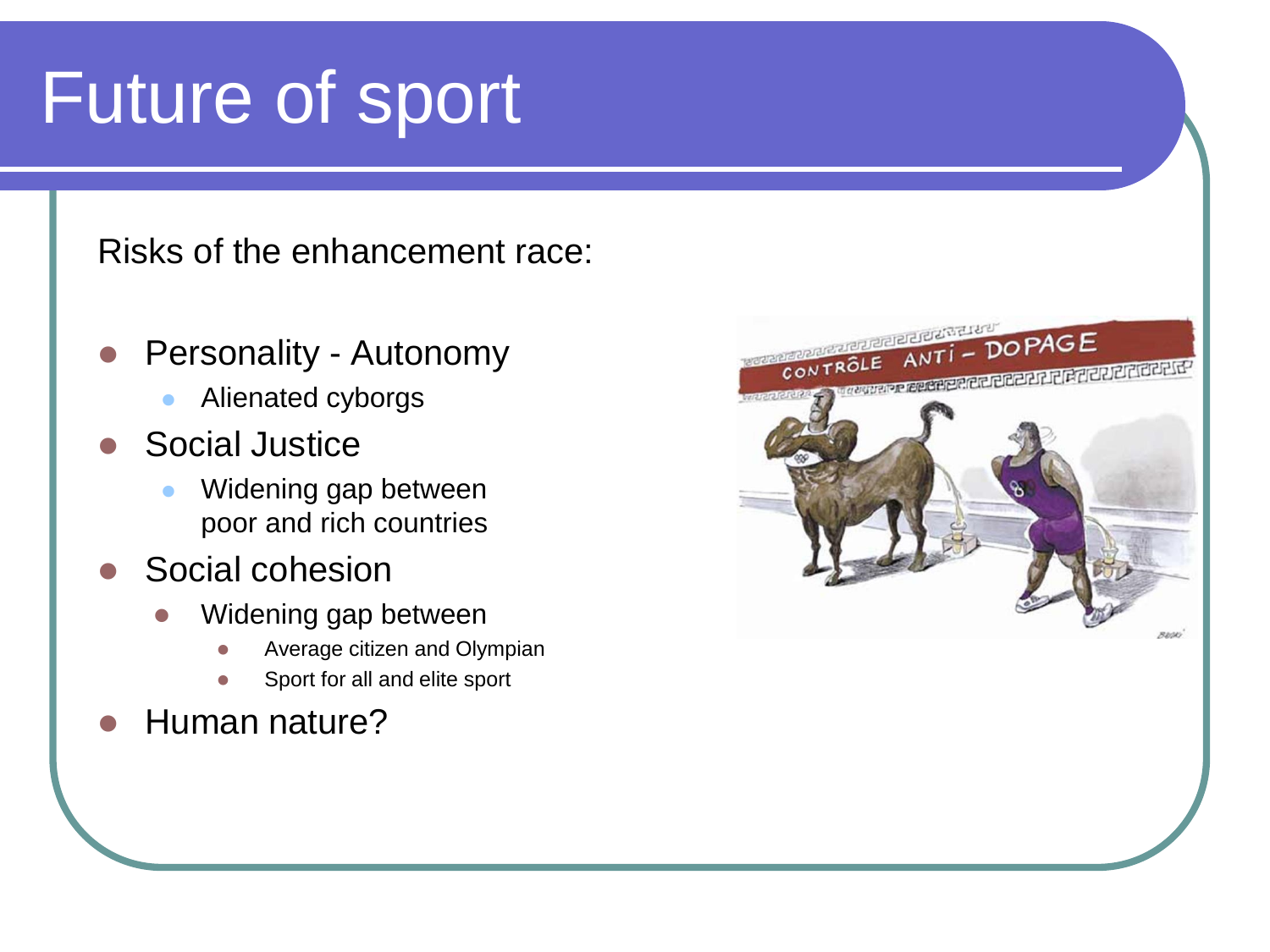# Solutions for the Olympic games?

Coubertin's general principles

- Harmonious development
- Pendulum Principle

• Principle of adaptation to the needs of the time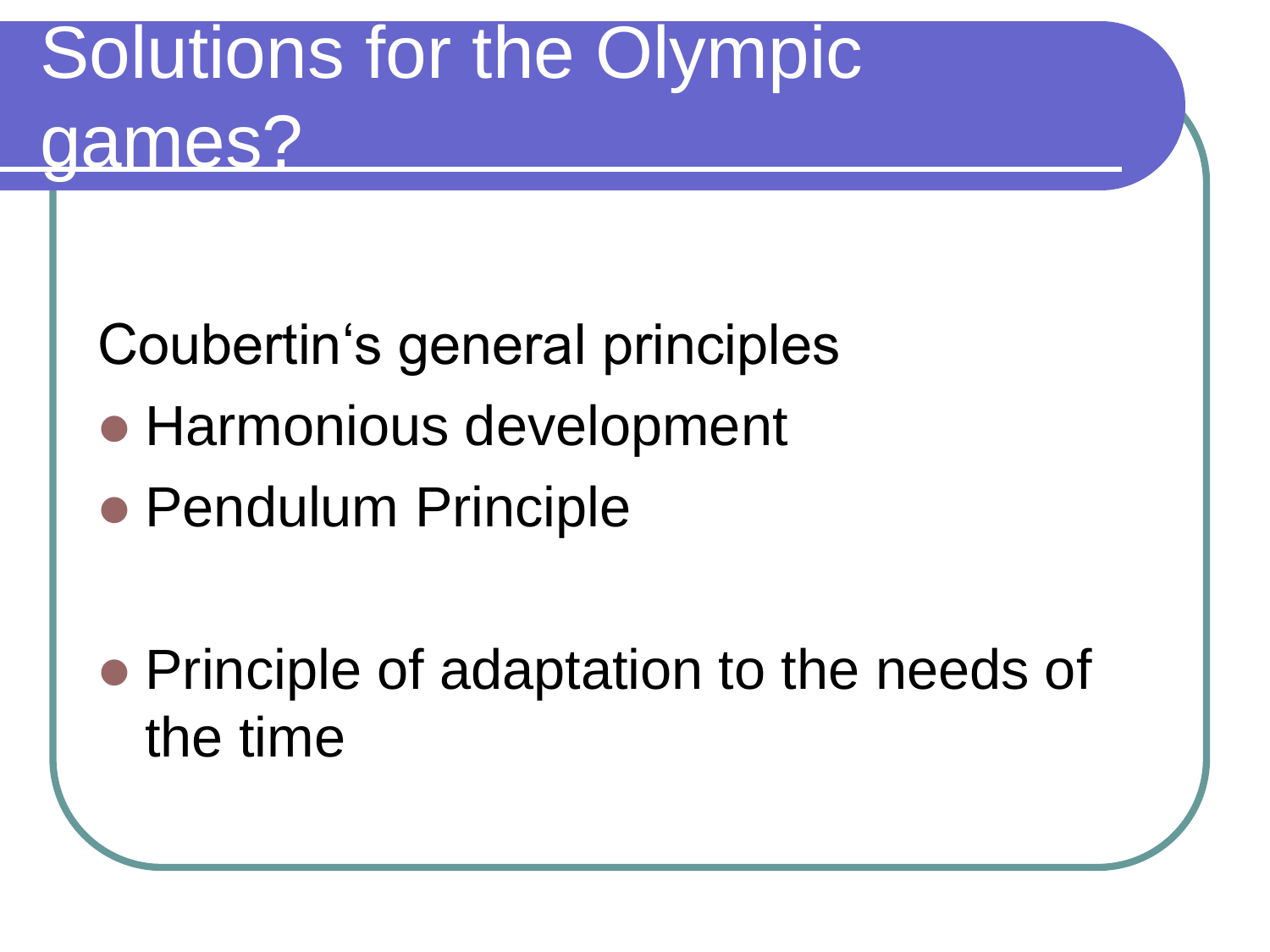# Future of the Olympic Games

Citius – altius – fortius  $\sqrt{2\pi}$  Sustainability

Binary oppositions Olympic - Paralympic Men – women rich – poor; old - young

International; Eurocentric Cosmopolitan

Exclusion / / Inclusion

Exploitation / / Well-being

#### **Olympic Games Allen Accords** Olympic Games 3.0

#### Competition and Cooperation

Harmonious development

**Diversity** Access for all inclusion Mixed events

Body cult  $\sqrt{N}$  Body - Mind – Moral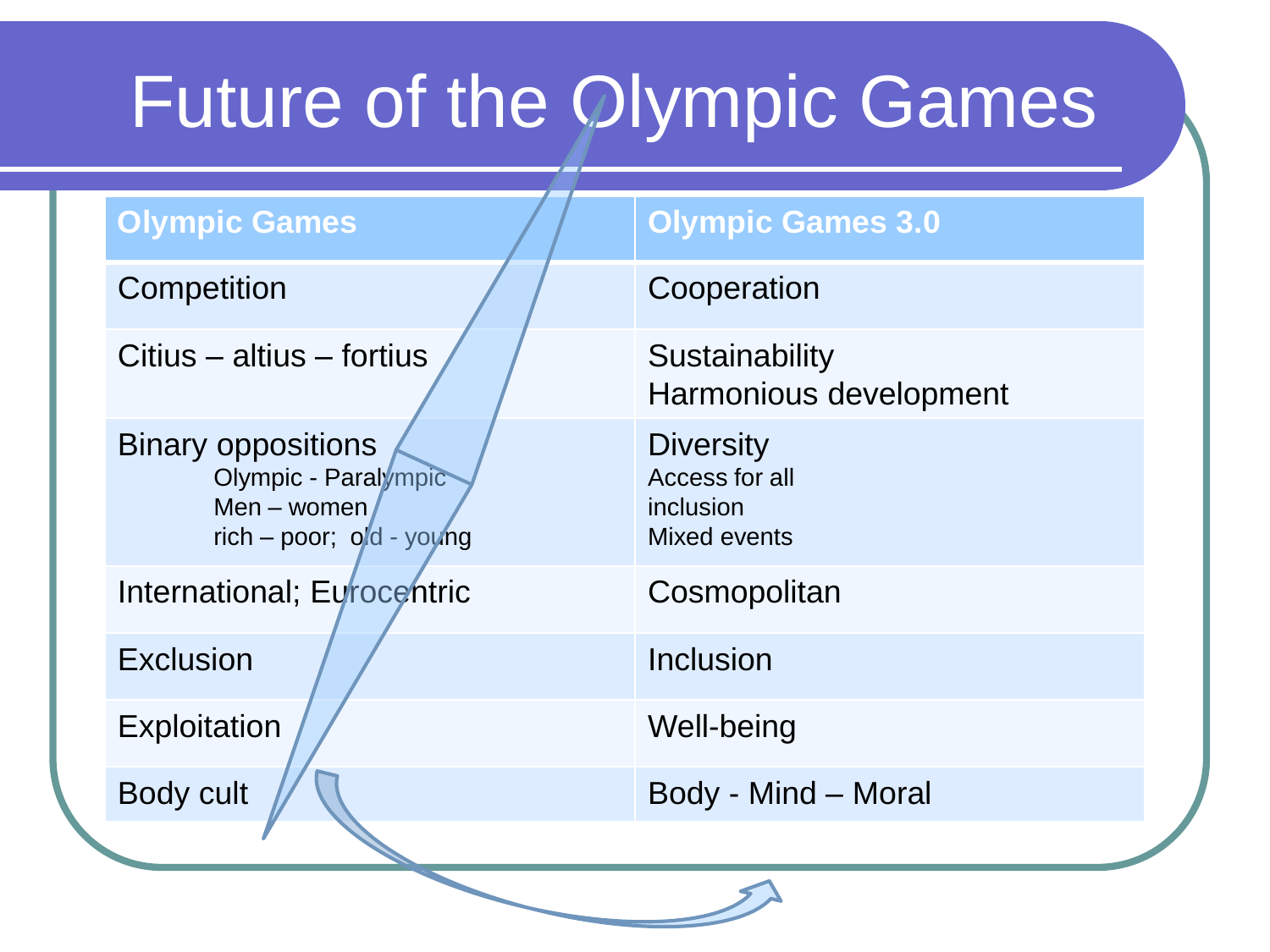# Competition - Cooperation

#### **2014**

- 112 disputes
- 89 non-violent crises
- 177 violent crises
- 25 limited wars
- 21 wars



● A total of 424 political conflicts worldwide

(Institute for international conflict research in Heidelberg, 2015, 15)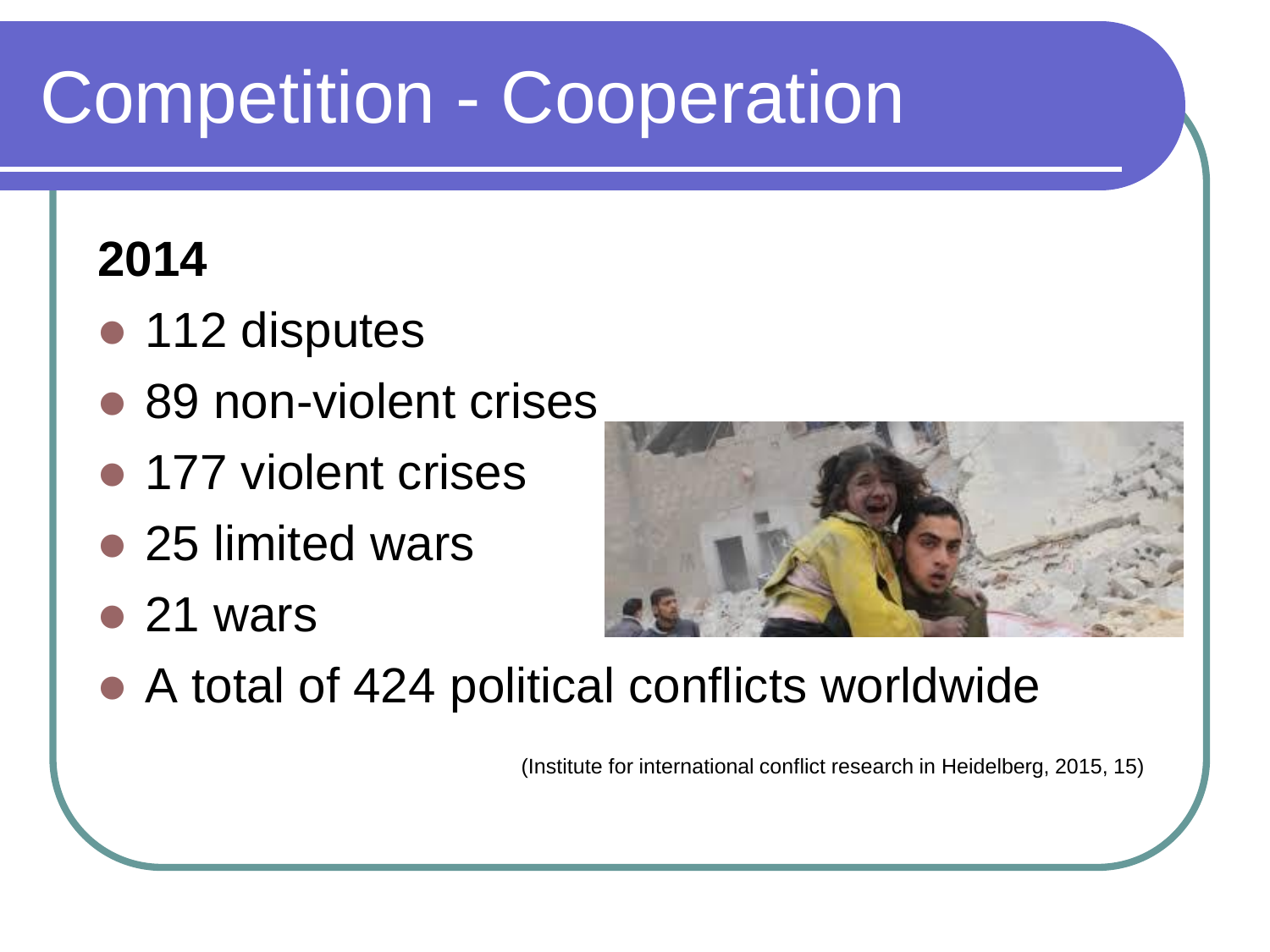# A World of growing conflicts



(Institute for international conflict research in Heidelberg, 2015, 15)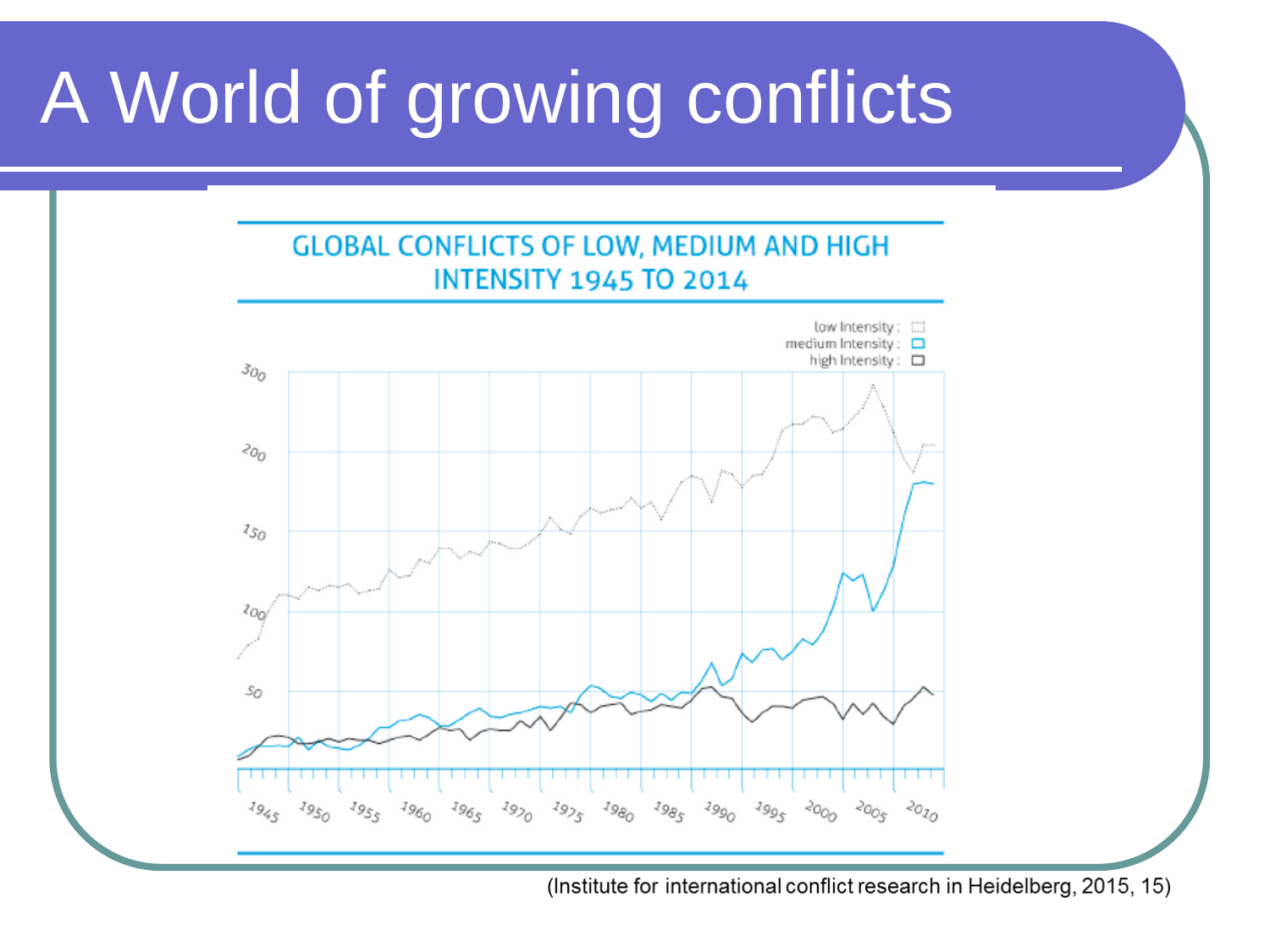## Future of the Olympic Games

| <b>Olympic Games</b>                                                                         | <b>Olympic Games 3.0 ?</b>                                                         |
|----------------------------------------------------------------------------------------------|------------------------------------------------------------------------------------|
| Competition                                                                                  | Cooperation                                                                        |
| Citius – altius – fortius                                                                    | Sustainability<br>Harmonious development                                           |
| <b>Binary oppositions</b><br>Olympic - Paralympic<br>Men - women<br>rich – poor; old - young | <b>Diversity</b><br>Access for all<br>gender neutral sports<br><b>Mixed events</b> |
| International; Eurocentric                                                                   | Cosmopolitan                                                                       |
| Exclusion                                                                                    | <b>Inclusion</b>                                                                   |
| Exploitation                                                                                 | Well-being                                                                         |
| <b>Body cult</b>                                                                             | Body - Mind - Moral                                                                |